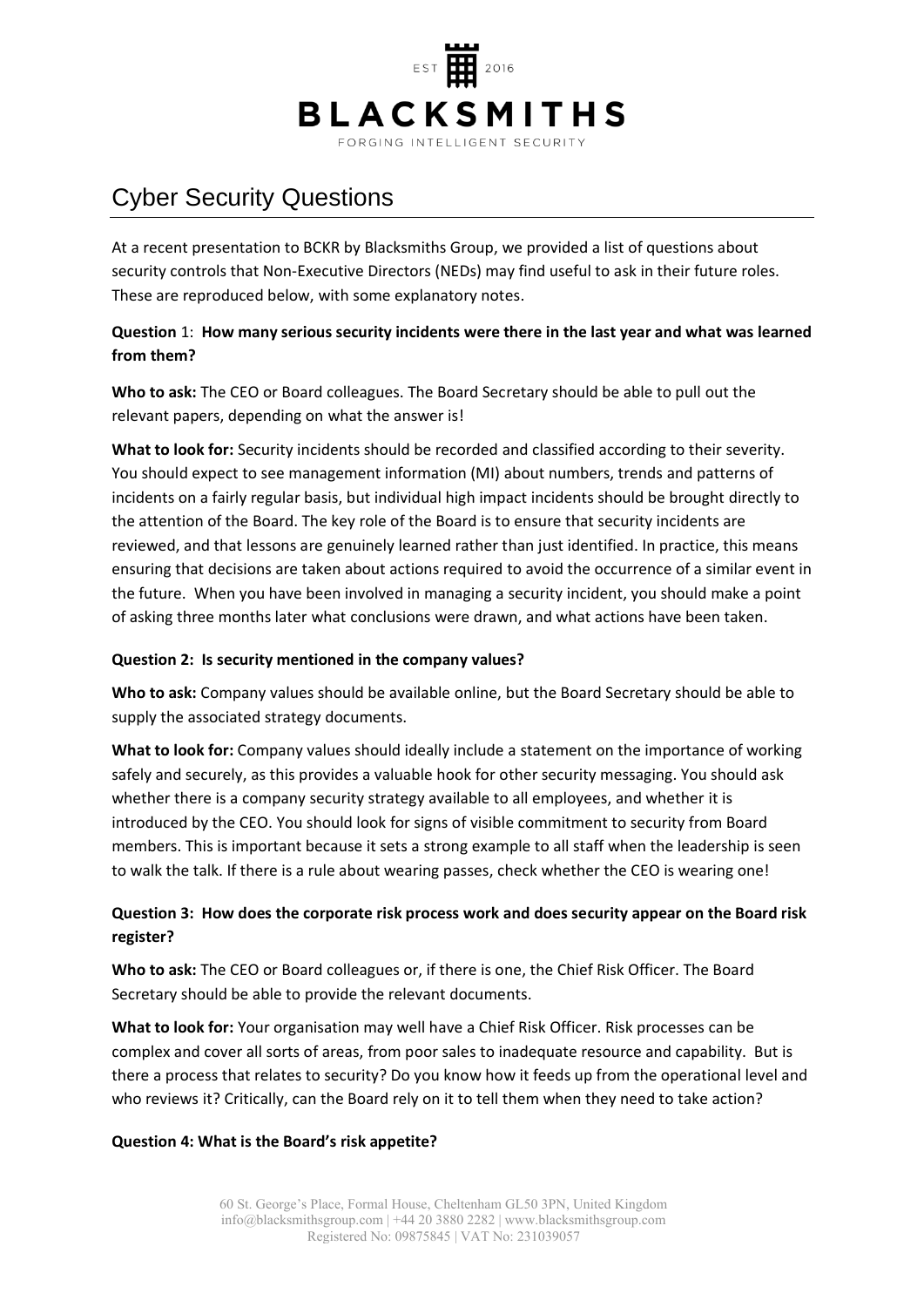

**Who to ask:** The CEO and Board colleagues. The Board Secretary should be able to provide the relevant papers.

**What to look fo**r: Encourage the Board to identify clearly what its critical assets are, and what threatens those assets most. Find out what threat information the Board receives. Does it include information from inside as well as outside the organisation, such as responses to phishing exercises or organisational stress levels? Has the Board examined the impact and likelihood of the company's key security risks materialising? Has it given a clear steer to the organisation about its risk appetite, based on a sound understanding of the controls available to it? Is its communication on risk appetite sufficiently clear to enable delivery teams to make decisions about deploying and investing in controls? How often and in what circumstances is the Board's risk appetite reviewed?

## **Question 5: Who is accountable for security risks?**

## **Who to ask:** The CEO

**What to look for:** Try to establish who in the leadership team is answerable if there is a security incident. Who is accountable to that person for physical, personnel and cyber security risk? You should be looking for named directors here. If everyone accountable has 'security' in their title, the company probably has a problem. The HR Director is generally best placed to own insider risk and the Chief Information Officer to own cyber risk. Physical risk will usually be owned by Estates or Facilities Management.

# **Question 6: What information assurance management system is used, and can I see the last review report?**

## **Who to ask:** The Chief Information Officer

**What to look fo**r: The company is likely to be using an information security standard such as ISO27001 or NIST. If there is no such framework in place, it is a cause for concern. Even if there is, look at the last return and make sure you understand what lies behind the scoring and whether it chimes with your own experience of the organisation. In companies where information assurance processes are undertaken with little or no involvement from leadership, they are liable to become a tick box exercise. Some leaders have been known to express the view that 'as long as I have a defensible position (a certificate) I can't be blamed if something happens'. This is both reckless and unrealistic.

## **Question 7: Can I see the information asset register?**

## **Who to ask:** The Chief Information Officer

**What to look for:** This can feel like boring administration work, but it is vital. The Board should be accountable for the existence and quality of the Information Asset Register. If there is no up to date record of what information is held, why and how long for, and if there is no statement of how critical the information is and who owns it, then the rules for protecting that information cannot be relied upon. The absence of a proper information records is a strong indicator that the company is at risk of breaching GDPR rules on personal data.

## **Question 8: Can I see a comprehensive record of our supply chain?**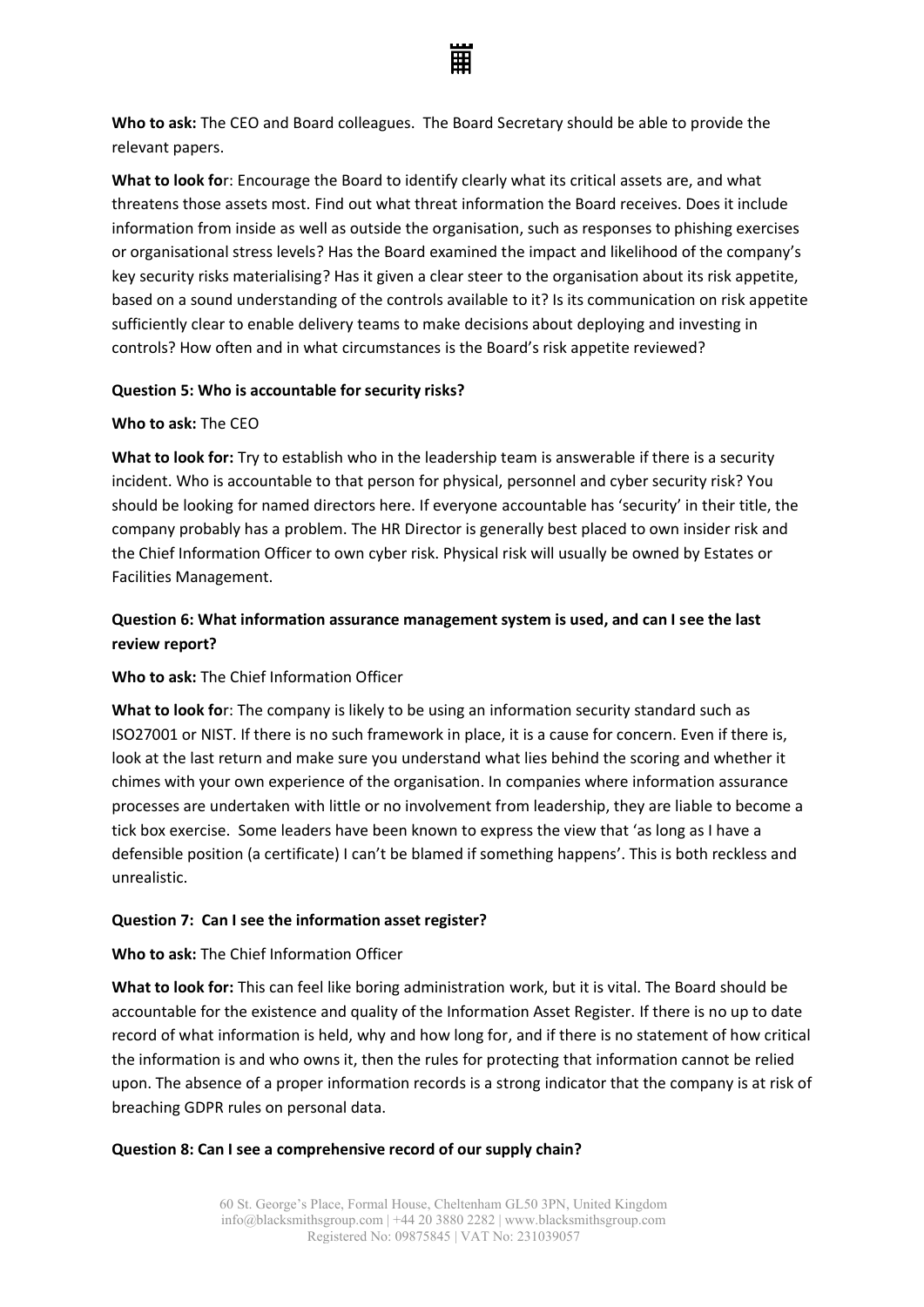

#### **Who to ask**: The Chief Commercial Officer, or Finance Director if there isn't one

**What to look for:** Depending on the company, supply chains can be huge and complex. A proper record is important for understanding business dependencies and resilience, but in a security context it is important to establish clearly which external parties have access to your assets. As a follow up, you should seek assurance that these parties are properly assessed and held accountable for their own security.

#### **Questions 9: How much was spent on security as a percentage of turnover last year?**

#### **Who to ask:** The Finance Director

**What to look for**: You should ask how the company spend on security compares with others in the sector. It is an encouraging sign if security spend is being tracked; it is common to find it getting lost in Facilities Management or IT spend. Find out how the figures are reached and what they include. And bear in mind that not all controls which are important to security have a 'security' label. For example, strong welfare support and clear rules about information management are equally important.

## **Question 10: When were security controls last reviewed by the Audit Committee?**

## **Who to ask**: The Chair of the Audit Committee and the Chief Information Officer

**What to look for:** You should check whether security appears as a regular item on the Audit Committee workplan. What was concluded at the last review, and how many recommendations remain unresolved? Independent assurance is really important. There are a range of ways of testing whether controls are fit for purpose. You can hire companies like Blacksmiths, and we have developed a systematic method for doing this. Alternatively, there are companies who specialise in trying to breach company defences (so-called red-teaming or penetration testing), something which Blacksmiths also offers. The Data Protection Officer is required to independently assure personal data, but not all your critical information may fall into that category. It is important therefore that independent assurance is conducted across all aspects of information management and security.

Contact Details

[malcolm@blacksmithsgroup.com](mailto:malcolm@blacksmithsgroup.com)

[susanna@blacksmithsgroup.com](mailto:susanna@blacksmithsgroup.com)

[josh@blacksmithsgroup.com](mailto:josh@blacksmithsgroup.com)